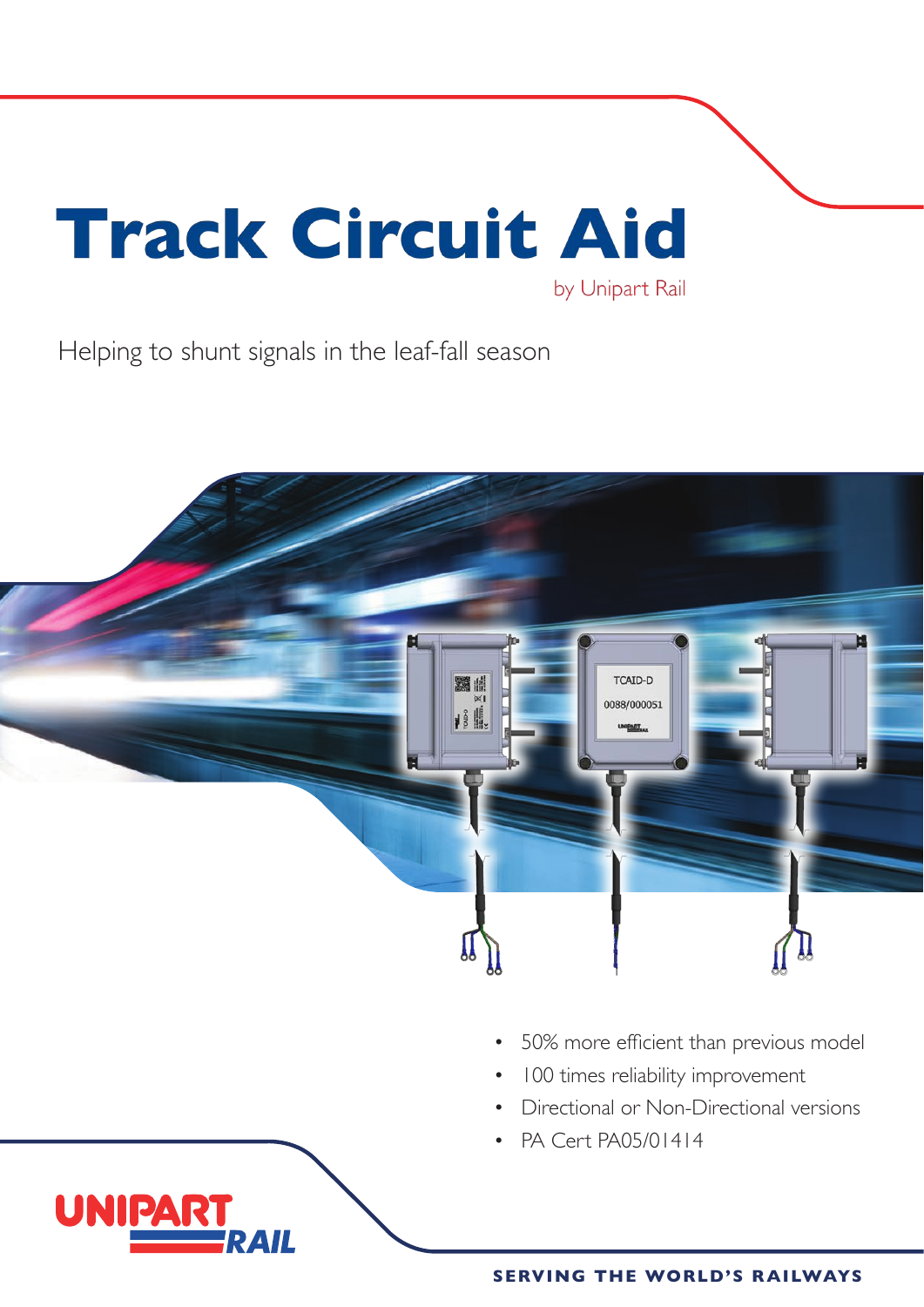# Track Circuit Actuator Interference Detector (TCAID)

### **TCAID shunts the track circuit signal when railhead contamination creates a high impedance electrical conductivity path between the rail, wheel and axle interface.**

The technology is most effective in leaf fall areas during the Autumn period.

TCAID is a device that is installed on a stake close to the running rails and directly connected to the rails via a disbox. It receives the signal from the vehicle's TCA antenna at a distance of <200M and triggers the shunting of the track circuit for that block of line. Detects the 165kHz signal of the TCA antenna from a passing train within 200 meters of the unit. Once detected a solid-state relay shunts out the track circuit signal for the period the train is present. There are two types of TCAID:

- Type D (directional sensitive) for the detection of trains in one direction of travel. uses a loop aerial in the 4ft to detect the direction of the train
- Type N (non-directional sensitive) for the detection of trains in either direction of travel

The new TCAID is a line replaceable unit with the old TCAID 088/084146 (type D) and 088/084147 (type N)

Product Acceptance under PA05/01414

#### **Catalogue Numbers**

TCAID-D (Directional) Cat N° 088/000051 TCAID-N (Non-directional) Cat N° 088/000050 TCAID MK2 Test Set Unit Cat N° 088/084150 Leads for TCAID Unit MK2 Cat N° 088/084148 1370mm Mounting Stake Cat N° 086/088261 M8 Mounting Fastening Kit Cat N° 086/047591

#### **Replacement items**

TCAID Battery Unit Cat N° 0088/000056 TCAID Battery Clamp Cat N° 0088/000057

- -25 to +70 °C operating temperature
- Two rail terminations
- Two loop terminations (Type D only)
- Dimensions 186mm (H) x 151mm (W) x 138mm (D)
- Weight max 3kg
- 91mS trigger delay from detection

# TCAID Mounting Plate Assembly Cat N° 0088/000058 **Improvements (from 0088/084146 - D Type and 0088/084147 - N Type)**

- Reduces wrong side failures
- Reduces delays
- Reduces maintenance
- Reduces signalling interlocking failures
- Reduces signalling investigation
- Reduces installation time
- Reduces energy consumption
- Used on all track circuit types
- Ussed in all electrified areas
- The device detects a TCA signal from a train at less than 200 meters away
- Can be directional or non-directional sensitive
- Nearly 50% more efficient
- Half the power consumption
- 100 times more reliable
- Over 1 million operations
- 7.2V, 19A/H lithium battery technology
- 10-year shelf life
- 0.1209 failures per million hours of operation
- Condensation and air pressure ventilation
- All parts are readily available, still manufactured and monthly obsolescence monitoring
- Tighter bandwidth of the filters
- Tighter component tolerances
- Improved robustness
- IP65, IP67 and IK10 rating (water ingress removal)
- Faster and easier to install
- Installs to railway approved stake
- Less Maintenace time with the battery being the only line replaceable part
- Withstand 60V, 4A input (MOD B)
- Withstand 160V, 60A input (MOD C)
- Bidirectional or Unidirectional
- Works with current MKII TCAID tester
- Conforms to environmental standard BS EN 50125-C:2003.
- RoSH, WEEE, LVD, RED and Battery directive compliant
- Conforms to EMC BS EN 50121-4:2015



- **Unit characteristics**
- IP65, IP67 & IK10 rating
- 5V internal battery supply
- 7.4mA trigger, 45μA idle
- Detects 165kHz TCA signal
- 60V, 4A input rating (MOD B)
- 160V, 60A input rating (MOD C)
- Shunts <3kHz signal
	- M5 ring terminals
	- M8, 85mm hole centers

#### **Benefits**



## **Commenting on the development process, our customer in Network Rail Sussex said:**

"The speed at which the engineers picked up the issues and developed the new product was excellent. Communication and updates were very good and we were very impressed with the the attention to detail."